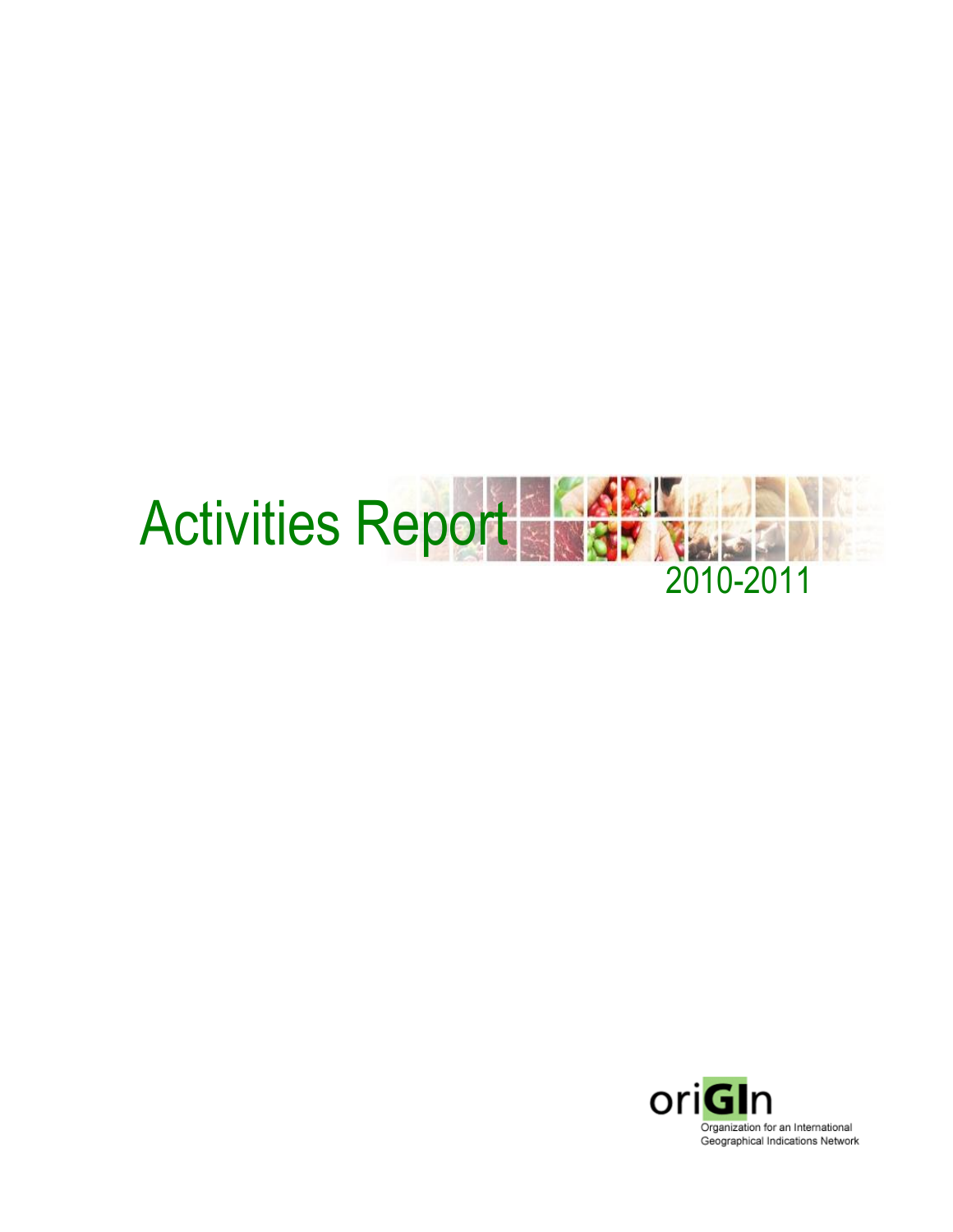#### **Dear oriGIn Members,**

As an extremely challenging and rewarding biennium for our Association comes to an end, we would like to review the highlights for oriGIn and the world of GIs.

Overall, we are proud to be in a position to say that oriGIn has solidified its role as a leading international opinion maker in the field of GIs and has become a partner to the most relevant international actors. There is no seminar, symposium or workshop on GIs that can be considered complete without oriGIn's participation and the private sector point of view that our organization brings. Together with its international relevance, oriGIn's resources have been growing constantly over the past 3 years (see account, page 4): they skyrocketed in 2009 (80% increase), continued to grow in 2010 (14% increase, an impressive result after the performance in 2009 and the devaluation of the Euro vis-à-vis the Swiss Franc) and is expected to remain constant this year (in spite of the persistent devaluation of the Euro vis-à-vis the Swiss Franc – without such devaluation the growth would have continued).

With respect to international negotiations, in 2010-2011 we continued to encourage WTO negotiators in Geneva to establish a more transparent and fair legal framework for GIs. On the other hand, oriGIn played a key role in making sure GIs were included under the scope of the Anti-Counterfeiting Trade Agreement (ACTA) and helped shape the debate within the WIPO Working Group on the development of the Lisbon System. oriGIn also worked with key European stakeholders on the reform of the EU Quality Policy. To be closer to the international negotiations on GIs, in February 2011, oriGIn moved its headquarters to the heart of the "Genève Internationale." The new location was instrumental in renewing our efforts for a positive outcome of the international negotiations on GIs, which fully takes into account the needs of producers.

The biennium has seen oriGIn working closely with donors and technical assistance agencies in several developing countries to raise awareness on the economic potential of local GIs as well as to facilitate the exchange of best practices with consolidated GI associations.

In addition, in 2010-2011 oriGIn has continued to provide its members with invaluable technical support in the form of periodical reports, newsletters, studies, information on court decisions and national laws, as well as other material and practical tools on GIs, including the oriGIn manual on GIs in the United States.

Over the past 2 years, GIs have demonstrated their truly global nature. In countries such as Cambodia, Argentina and the Dominican Republic, the first national GIs were registered. An American appellation, "Napa Valley" became the 1st American GI recognized in India. Various Chinese product names, such as "Longkou Fen Si," a threadlike dry starch product made from green beans and peas, were registered in the EU under Regulation 510/2006. Some 13 non-European agricultural GIs are poised to obtain recognition in the EU (5 from China, 3 from Thailand, 2 from Turkey, 2 from India and 1 from Vietnam). The African Intellectual Property Organization (AIPO), with the support of various donor agencies, is selecting promising GIs in member States and helping producers to structure the production chain and obtain legal protection for the GIs. Likewise, over the past two years, oriGIn has welcomed new members from Brazil, Canada, Chile, China, Croatia, Germany, France, Guatemala, Honduras, Jamaica, India, Indonesia, Italy, Malaysia, Mexico, Panama, Peru, Spain, Vietnam and the United States.

All this is the result of our joint efforts and we would like to thank all of you for your support and commitment to the GI cause. As many challenges remain ahead, we look forward to working with you in the coming years with renewed energy and enthusiasm!

Luían.

Ramón González Figueroa, National estadounidense en la constructional de Massimo Vittori, President Secretary General According to the Secretary General According to the Secretary General According to the Secretary General According to the Secretary General According to the Secretary General According to the Se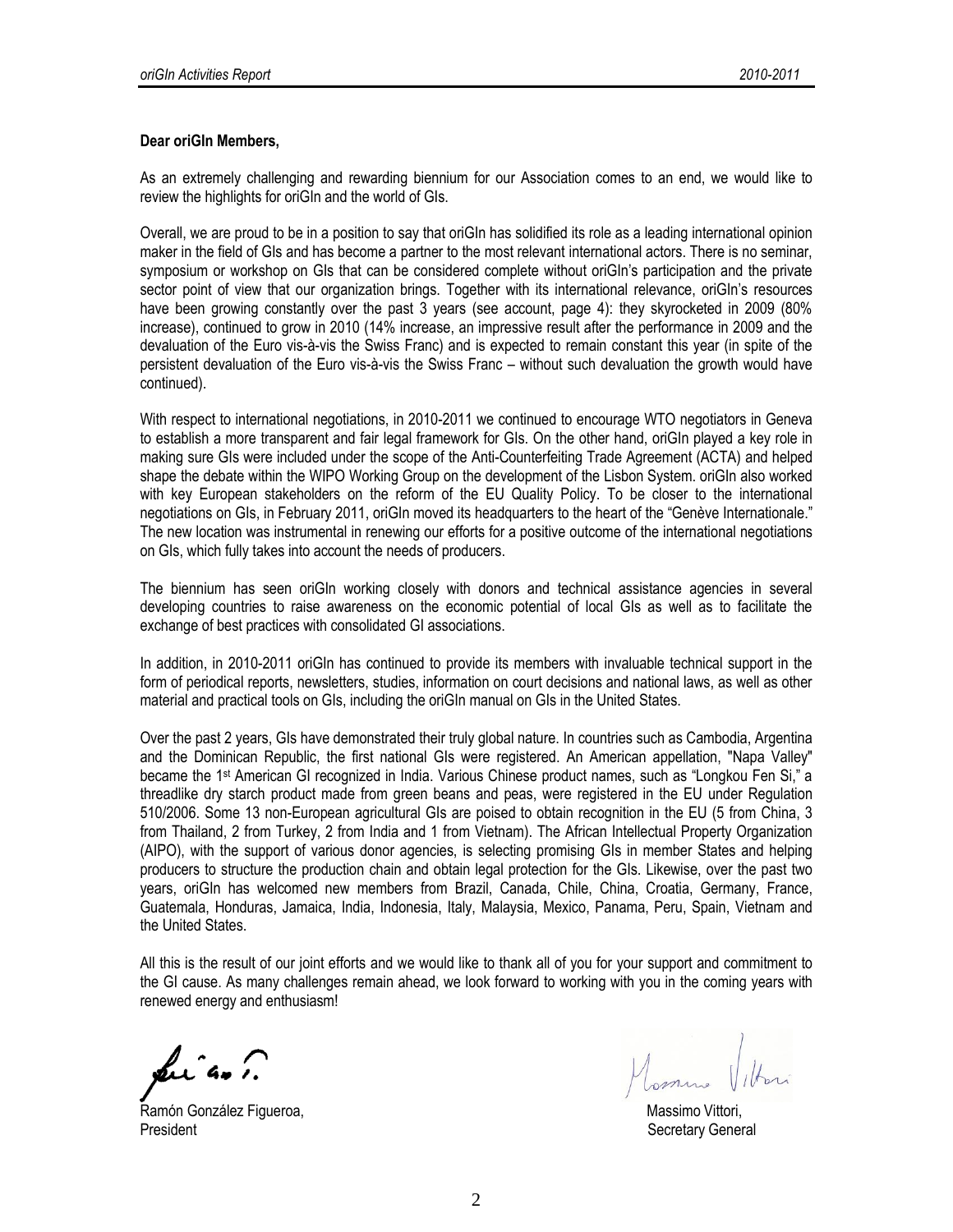# *oriGIn support to the GI movement in the US*

The growing interest for origin products among consumers and producers in the United States suggests that the country could be *a new frontier for GIs* in the near future. In light of this, in March 2010, oriGIn published a handbook on "American Origin Products (AOPs): Protecting a Legacy*.*" The manual, written by American experts, is an innovative publication and tackles both the economic potential of American origin products as well as the shortfalls of the trademark system. Furthermore, it suggests steps that can be taken and different options for improving the protection of origin-based products in the US without a total overhaul of the current system. Since its publication, the manual has been contributing to an open debate on American GIs and facilitating a productive cross-cultural dialogue in the international debate.

Following the presentation of the manual among the diplomatic community in Geneva, in June 2010, oriGIn launched the manual in Washington D.C. and organized a seminar entitled "American Origin Products: Economic and Legal Perspectives." This event gathered more than 50 GI specialists, including American producers, lawyers, government officials, professors, and lobbyists. Representatives of the US Patent and Trademark Office (USPTO) and the US Department of Agriculture (USDA) actively participated. The interesting discussions and the numerous products that could take advantage of the GI concept in the US confirmed the huge potential that exists in the country. In terms of GI protection, the debate demonstrated that the system available to protect geographical names (including certification and collective marks) in the United States has several flaws, especially concerning the costs of registering, monitoring and enforcing GIs.

As mentioned in our manual, the experience of American producer groups in marketing and protecting GIs in the US and abroad proves that they share the same needs and concerns as producers worldwide, including the fight against imitations and misleading marketing techniques. For example, producers of "Kona Coffee" from Hawaii suffer market losses from coffee exporters' use of "Kona Coffee Blend," a certification mark registered by the State of Hawaii. To use this certification mark (the specification of which was finalized without producers' involvement), the coffee must only contain 10% Kona. As a result, the product labeled "Kona Coffee Blend" is often mixed with coffee of low quality from other places. In December 2010, as a sign of solidarity with the Hawaiian producers, "Kona Coffee" won the prestigious "Parmigiano Reggiano International Award" at "Salone del Gusto", the Slow Food biannual event. The event had great international press coverage, including an article published by the news agency Reuters.

# *oriGIn work at WTO and WIPO*

Regrettably, after the important result achieved in 2008 concerning the creation of majority coalition of Member States supporting stronger GI protection at the WTO, no concrete signs of progress were registered in the last biennium. With respect to the multilateral registry, the last Chairman Report (April 2011) contains a draft text. As confirmed by the various brackets throughout the text though substantial differences remain on key issues, including the scope of the registry (whether it should extend beyond wines and spirits), participation (whether the registry is voluntary or compulsory), and legal effects of registration. As for "GI extension", the last Chairman Report reveals that a minority of Member States still question the need to extend the protection provided by TRIPS Article 23 to all GIs. In spite of such political blockage, in 2010-2011 oriGIn, along with "l'Organisation Internationale de la Francophonie" and the French Delegation to the WTO, kept the WTO diplomatic community in Geneva focused on GIs through a cycle of "breakfast meetings" on GIs and sustainable development. Meanwhile, oriGIn support to producers in developing countries (Cameroun, Côte d'Ivoire, Kenya and Pacific Islands) contributed to highlight the strategic interest for such countries in a solid international framework for GIs. With respect to the WIPO Working Group on the reform of the Lisbon Agreement, oriGIn proposals found large support. oriGIn insisted on 3 main points: introducing the definition of GIs, based on TRIPS Article 22.1, together with the existing definition of appellations of origin into the agreement; allowing producer groups to file an application for the international registration of an appellation of origin or GI via the Lisbon System, after having secured national protection; and maintaining a single level of protection for both GIs and appellations of origin based on the current Art. 3 of the Lisbon Agreement, which will eventually be amended to take into account the more advanced technique of usurpation and to protect, under certain circumstances, against the use of an appellation or a GI by illegitimate parties in relation to non-comparable products. WIPO will present draft amendments to the Lisbon Agreement at the next WG meeting at the end of 2011.